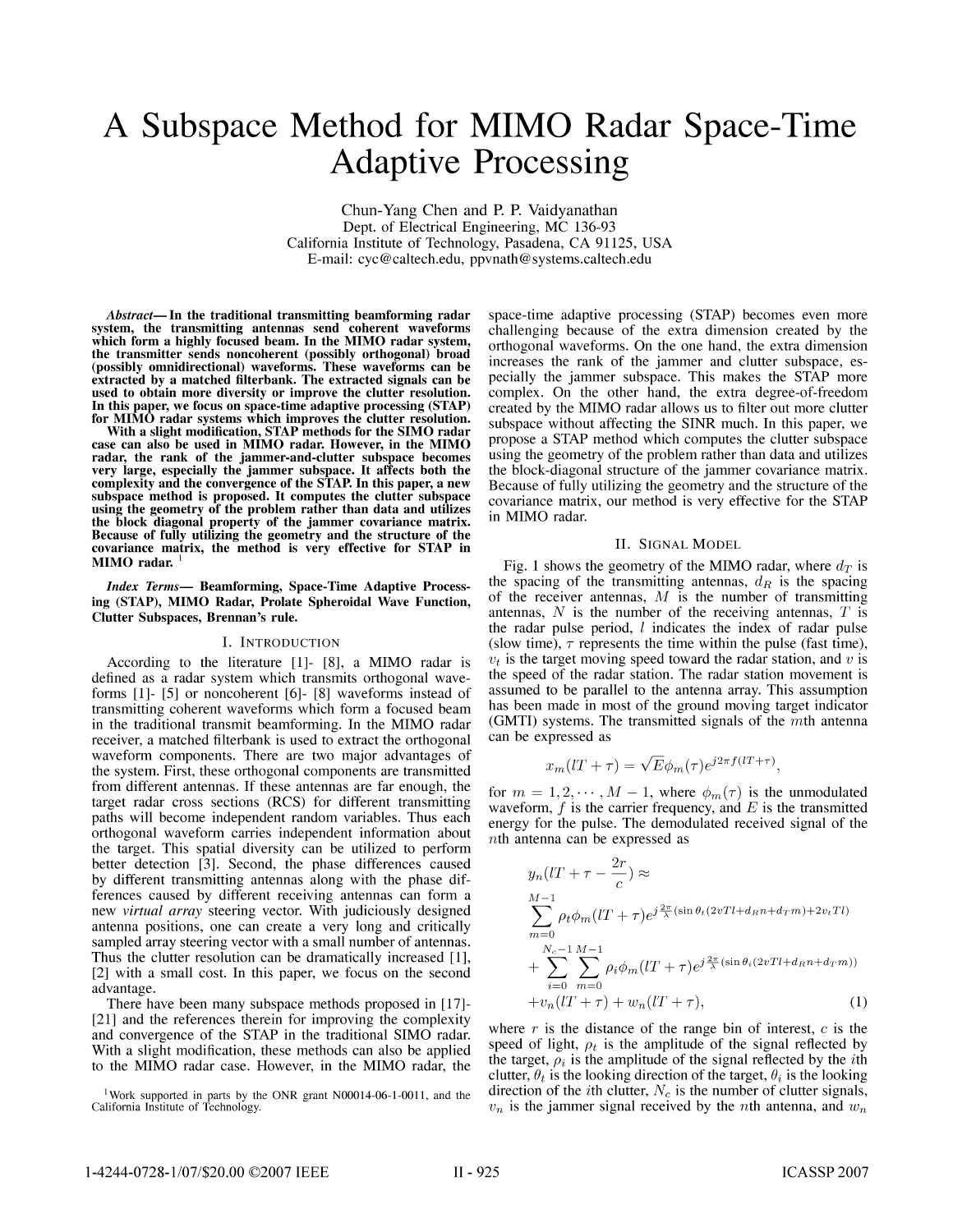

Fig. 1. MIMO radar scheme.

is the white noise in the *n*th antenna. The first term in Eq.  $(1)$ represents the signal reflected by the target. The second term is the signal reflected by the clutter. The last line represents the jammer signal and white noise. We assume there is no internal clutter motion (ICM) or antenna array misalignment [20]. The phase differences in the reflected signals are caused by the Doppler shift, the differences of the receiving antenna locations, and the differences of the transmitting antenna locations. In the MIMO radar, the transmitting waveforms  $\phi_m(\tau)$  satisfy  $\int \phi_m(\tau) \phi_k^*(\tau) d\tau = \delta_{mk}$ . Therefore, one can extract the sufficient statistics by a matched filterbank as shown in Fig. 1. The extracted signals can be expressed as

$$
y_{n,m,l} \triangleq \int y_n (lT + \tau - \Delta) \phi_m^*(\tau) d\tau =
$$
  
\n
$$
\rho_t e^{j\frac{2\pi}{\lambda} (\sin \theta_t (2vTl + d_R n + d_T m) + 2v_t Tl)} +
$$
  
\n
$$
\sum_{i=0}^{N_c - 1} \rho_i e^{j\frac{2\pi}{\lambda} (\sin \theta_i (2vTl + d_R n + d_T m))} + v_{n,m,l} + w_{n,m,l},
$$
\n(2)

for  $n = 0, 1, \dots, N-1$ ,  $m = 0, 1, \dots, M-1$ , and  $l =$  $0, 1, \dots, L - 1$ , where  $v_{n,m,l}$  is the corresponding jammer signal,  $w_{n,m,l}$  is the corresponding white noise, and L is the number of the pulses in a coherent processing interval (CPI). To simplify the above equation, we define the follow normalized spatial and Doppler frequencies:

$$
f_s \triangleq \frac{d_R}{\lambda} \sin \theta_t, \ f_{s,i} \triangleq \frac{d_R}{\lambda} \sin \theta_i
$$
  

$$
f_D \triangleq \frac{2vT}{\lambda} \sin \theta_t + \frac{2v_tT}{\lambda}.
$$
 (3)

One can observe that the normalized Doppler frequency the target is a function of both target looking direction speed. Usually  $d_R = \lambda/2$  is chosen to avoid aliasing in spatial frequency. Using the above definition we can rewrite the extracted signal in Eq. (2) as

$$
y_{n,m,l} = \rho_t e^{j2\pi f_s (n+\gamma m)} e^{j2\pi f_D l} +
$$
  

$$
\sum_{i=0}^{Nc-1} \rho_i e^{j2\pi f_{s,i}(n+\gamma m+\beta l)} + v_{n,m,l} + w_{n,m,l},
$$

for  $n = 0, 1, \dots, N-1, m = 0, 1, \dots, M-1$ , and l  $0, 1, \cdots, L-1$ , where  $\gamma \triangleq d_T/d_R$  and  $\beta \triangleq 2vT/d_R$ .

The goal of space-time adaptive processing (STAP) is to find a linear combination of the extracted signals so that the SINR can be maximized. Thus the target signal can be extracted from the interferences, clutter, and noise to perform the detection. Stacking the MIMO-STAP signals in Eq. (4), we obtain the  $NML \times 1$  vector

$$
\mathbf{y} = (y_{0,0,0} \quad y_{1,0,0} \quad \cdots \quad y_{N-1,M-1,L-1} )^{T} . \tag{5}
$$

Then the linear combination can be expressed as  $w^{\dagger}y$ , where w is the weighting for the linear combination. The SINR maximization can be obtained by minimizing the total variance under the constraint that the target response is unity. It can be expressed as the following optimization problem:

$$
\min_{\mathbf{w}} \mathbf{w}^{\dagger} \mathbf{R} \mathbf{w}
$$
  
subject to 
$$
\mathbf{w}^{\dagger} \mathbf{s}(f_s, f_D) = 1,
$$
 (6)

where  $\mathbf{R} \triangleq E[\mathbf{y}\mathbf{y}^\dagger]$ , and  $\mathbf{s}(f_s, f_D)$  is an  $NML \times 1$  vector which consists of the elements

$$
e^{j2\pi f_s(n+\gamma m)}e^{j2\pi f_D},\tag{7}
$$

for  $n = 0, 1, \dots, N-1, m = 0, 1, \dots, M-1$ , and  $l = 0, 1, \dots, L - 1$ . This w is called minimum variance distortionless response (MVDR) beamformer. The covariance matrix  $\bf{R}$  can be estimated by using the neighbor range bin cells. In practice, in order to prevent self-nulling, a target-free covariance matrix can be estimated by using guard cells [20]. The well-known solution to the above problem is [14]

(3) 
$$
\mathbf{w} = \mathbf{R}^{-1}\mathbf{s}(f_s, f_D)/( \mathbf{s}(f_s, f_D)^{\dagger} \mathbf{R}^{-1} \mathbf{s}(f_s, f_D)).
$$
 (8)

However, the covariance matrix **R** is  $NML \times NML$ . It is much larger than in the SIMO case because of the extra dimension. The complexity of the inversion of such a large matrix is very high. In the sample matrix inversion (SMI) method [20], the covariance matrix  $\bf{R}$  is directly estimated as

$$
\hat{\mathbf{R}} = \frac{1}{K} \sum_{k=0}^{K-1} \mathbf{y}_k \mathbf{y}_k^{\dagger},
$$
 (9)

where  $\{y_k\}$  are the MIMO-STAP vectors of the neighbor range bin cells of the range bin of interest. Then the estimated covariance matrix is directly substituted into Eq. (8)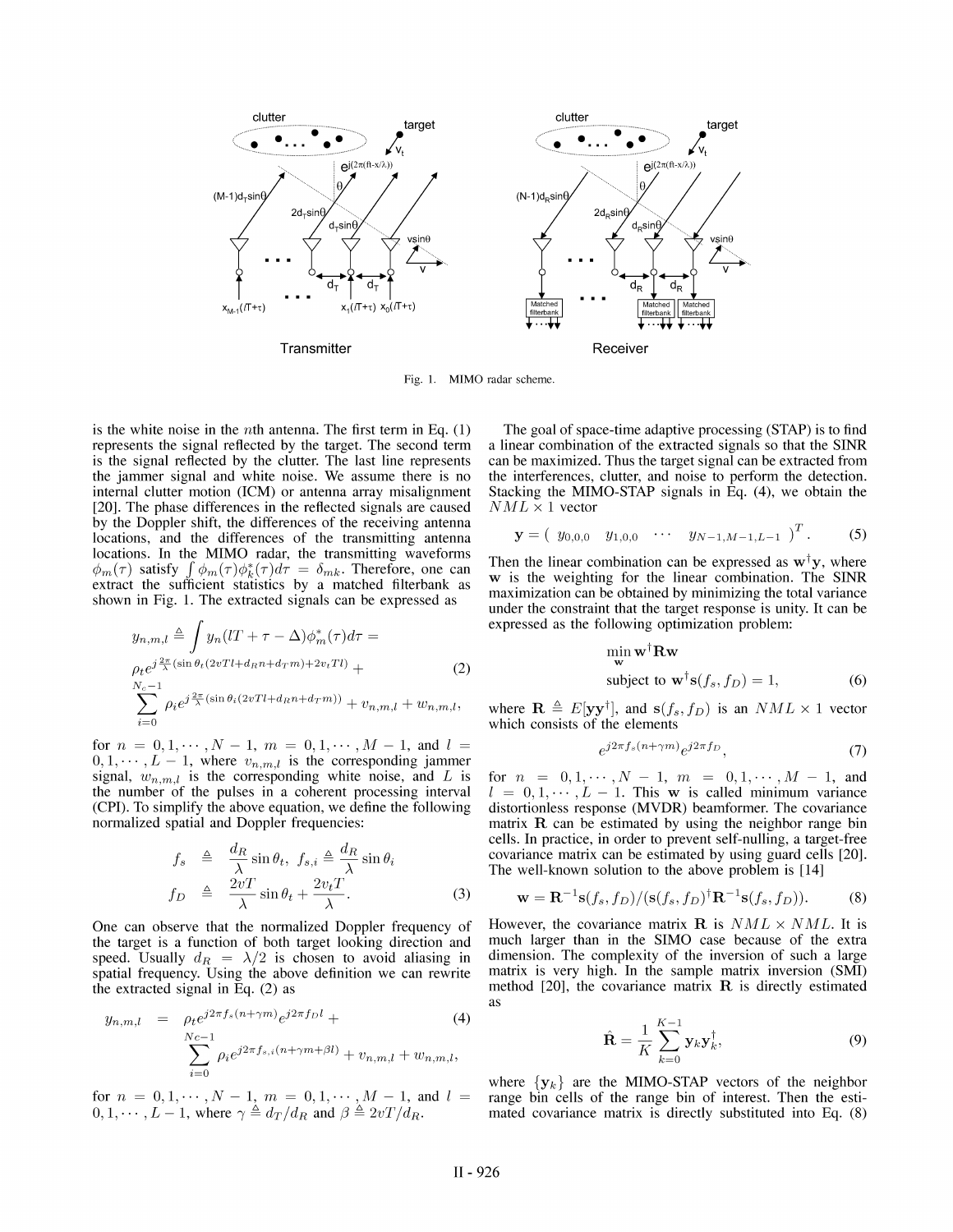for computing the MVDR beamformer. The estimation of such a large covariance matrix converges slowly [16]. In the next section, we develop <sup>a</sup> faster method with significantly improved performance.

# III. NEW STAP METHOD FOR MIMO RADAR

In this section, we introduce <sup>a</sup> new STAP method for MIMO radar. In this method, the clutter subspace is computed using parameters  $\gamma$  and  $\beta$  defined in Eq. (4) and the jammer-plusnoise covariance matrix is estimated from clutter-free signals.

#### A. Computation of the clutter space

For convenience, we study only the clutter term in Eq. (4) which is expressed as

$$
y_{c,n,m,l} = \sum_{i=0}^{Nc-1} \rho_i e^{j2\pi f_{s,i}(n+\gamma m+\beta l)},
$$

for  $n = 0, 1, \dots, N - 1, m = 0, 1, \dots, M - 1$ , and  $l =$  $0,1,\dots, L-1$ . Note that  $-0.5 < f_{s,i} < 0.5$  because  $d_R =$  $\lambda/2$ . Define  $c_{i,n,m,l} = e^{j2\pi f_{s,i}(n+\gamma m+\beta l)}$  and

$$
\mathbf{c}_i = (c_{i,0,0,0}, c_{i,1,0,0}, \cdots, c_{i,N-1,M-1,L-1})^T. \quad (10)
$$

By stacking the signal  $\{y_{c,n,m,l}\}\$  into vector, one can obtain

$$
\mathbf{y}_c = \sum_{i=0}^{N_c-1} \rho_i \mathbf{c}_i.
$$

Assume that  $\rho_i$  are zero-mean independent random variables with variance  $\sigma_{c,i}^2$ . The the clutter covariance matrix can be expressed as

$$
\mathbf{R}_c = E\mathbf{y}_c\mathbf{y}_c^\dagger = \sum_{i=0}^{N_c-1} \sigma_{c,i}^2 \mathbf{c}_i \mathbf{c}_i^\dagger.
$$

Therefore,  $span(\mathbf{R}_c) = span(\mathbf{C})$ , where

$$
\mathbf{C} \triangleq (\begin{array}{l} \mathbf{c}_0, \mathbf{c}_1, \cdots, \mathbf{c}_{N_c-1} \end{array}).
$$

The vector  $c_i$  can be viewed as a *nonuniformly* sampled version of the time-and-bandlimited signal  $e^{j2\pi \tilde{f}_{s,i}x}$ ,  $x \in$  $[0, N - 1 + \gamma(M - 1) + \beta(L - 1)]$  and  $f_{s,i} \in [-0.5, 0.5]$ . Such signals can be well approximated by linear combinations of  $2WX + 1$  prolate spheroidal wave functions (PSWF) [11], where W is the bandwidth and X is the duration of the timelimited functions. PSWF were first used in STAP context by [12]. In this case, we have  $W = 0.5$  and  $2WX + 1 =$  $N + \gamma(M - 1) + \beta(L - 1)$ . This result can be viewed as <sup>a</sup> generalization of the Brennan's rule [10] for the MIMO radar case. Therefore, the nonuniformly sampled version of the time-and-band-limited function, namely  $c_i$  can also be approximated as

$$
\mathbf{c}_i \approx \sum_{k=0}^{r_c-1} \alpha_{i,k} \mathbf{u}_k,
$$

for some  $\{\alpha_{i,k}\}\text{, where }r_c \triangleq N + \gamma(M-1) + \beta(L-1)$  and  $\mathbf{u}_k$  is the corresponding nonuniformly sampled version of the PSWF [9]. Therefore, we obtain

$$
span(\mathbf{R}_c) = span(\mathbf{C}) \approx span(\mathbf{U}_c), \tag{11}
$$

where  $U_c \triangleq (u_0 \ u_1 \ \cdots \ u_{r_c-1})$ . In practice, the PSWF can be computed off-line. When the parameters change, one can obtain the vectors  $u_k$  by resampling the PSWF. The details of this method can be found in [9].

# B. New STAP method

The target-free covariance matrix can be expressed as  $\mathbf{R} =$  $\mathbf{R}_J + \mathbf{R}_c + \sigma^2 \mathbf{I}$ , where  $\mathbf{R}_J$  is the covariance matrix of the jammer signals,  $\mathbf{R}_c$  is the covariance matrix of the clutter signals, and  $\sigma^2$  is the variance of the white noise. By Eq. (11), there exists a  $r_c \times r_c$  matrix  $\mathbf{A}_c$  so that  $\mathbf{R}_c \approx \mathbf{U}_c \mathbf{A}_c \mathbf{U}_c^{\dagger}$ . Thus the covariance matrix can be approximated by

$$
\mathbf{R} \approx \underbrace{\mathbf{R}_J + \sigma^2 \mathbf{I}}_{\text{call this } \mathbf{R}_v} + \mathbf{U}_c \mathbf{A}_c \mathbf{U}_c^{\dagger}.
$$
 (12)

We assume the jammer signals  $v_{n,m,l}$  in Eq. (4) are statistically independent in different pulses and different orthogonal waveforms and they satisfy [20]

$$
E[v_{n,m,l} \cdot v_{n',m',l'}^{\dagger}] = \begin{cases} r_{J,n,n'} , & m = m', l = l' \\ 0, & \text{otherwise,} \end{cases}
$$

for  $n, n' = 0, 1, \cdots, N, m, m' = 0, 1, \cdots, M$ , and  $l, l' =$  $0, 1, \dots, L$ . Using this fact, the jammer-plus-noise covariance matrix  $\mathbf{R}_v$  defined in Eq. (12) can be expressed as

$$
\mathbf{R}_v = \text{diag}(\mathbf{R}_{vs}, \mathbf{R}_{vs}, \cdots, \mathbf{R}_{vs}),
$$

where  $\mathbf{R}_{vs}$  is an  $N \times N$  matrix with elements  $[\mathbf{R}_{vs}]_{n,n'} =$  $r_{J,n,n'} + \sigma^2$  for  $n, n' = 0, 1, \cdots, N$ . Therefore the covariance matrix  $\bf{R}$  in Eq. (12) consists of a *low-rank* clutter covariance matrix and a *block-diagonal* jammer-pulse-noise covariance matrix. By using the matrix inversion lemma [22], one can obtain

$$
\mathbf{R}^{-1} \approx \mathbf{R}_v^{-1} - \mathbf{R}_v^{-1} \mathbf{U}_c (\mathbf{A}_c^{-1} + \mathbf{U}_c^{\dagger} \mathbf{R}_v^{-1} \mathbf{U}_c)^{-1} \mathbf{U}_c^{\dagger} \mathbf{R}_v^{-1}.
$$
 (13)

Assume that the clutter to noise ratio is very large and therefore all of the eigenvalues of  $A_c$  approach infinity. Then we have  $A_c^{-1} \approx 0$ . Substituting  $A_c^{-1} = 0$  and Eq. (13) into Eq. (8), one can obtain the MIMO-STAP beamformer for spatial frequency  $f_s$  and Doppler frequency  $f_D$  as

$$
\mathbf{w} \propto (\mathbf{R}_v^{-1} - \mathbf{R}_v^{-1} \mathbf{U}_c (\mathbf{U}_c^{\dagger} \mathbf{R}_v^{-1} \mathbf{U}_c)^{-1} \mathbf{U}_c^{\dagger} \mathbf{R}_v^{-1}) \mathbf{s}(f_s, f_D) \tag{14}
$$

The inversion of the block-diagonal matrix  $\mathbf{R}_v^{-1}$  can be obtained by computing diag $(R_{vs}^{-1},R_{vs}^{-1},\cdots,R_{vs}^{-1})$  and the multiplication of the block-diagonal matrix is also simpler. The complexity of directly inverting the  $NML \times NML$ covariance matrix **R** is  $O(N^3M^3L^3)$ . Taking advantage of the block-diagonal matrix and the low rank matrix, in Eq. (13), the complexity of computing  $\mathbb{R}_{v}^{-1}$  is only  $O(N^{3})$  and the complexity of computing the inversion of  $(\mathbf{U}_c^{\dagger} \mathbf{R}_v^{-1} \mathbf{U}_c)^{-1}$ is only  $O(r_a^3)$ . The overall complexity of computing Eq. (13) is reduced to  $O(r_cN^2M^2L^2)$ . The bottleneck now becomes to compute the multiplication of an  $NML \times r_c$  matrix and a  $r_c \times \dot{N}ML$  matrix.

In Eq. (14), the matrix  $U_c$  can be obtained by the nonuniform sampling of the PSWF as described in the last section. The jammer-pulse-noise covariance matrix  $\mathbf{R}_v$  requires further estimation from the received signals. Because of the blockdiagonal structure, one can estimate the covariance matrix  $\mathbf{R}_{v}$  by estimating its submatrix  $\mathbf{R}_{vs}$ . The matrix  $\mathbf{R}_{vs}$  can be estimated when there is no clutter and target signals. For this, the radar transmitter operates in passive mode so that the receiver can collect the signals with only jammer signals and white noise [21]. The submatrix  $\mathbf{R}_{vs}$  can be estimated as

$$
\hat{\mathbf{R}}_{vs} = \frac{1}{K_v} \sum_{k=0}^{K_v - 1} \mathbf{r}_k \mathbf{r}_k^{\dagger},
$$
\n(15)

where  $r_k$  is an  $N \times 1$  vector which represents the target-free and clutter-free signals received in N receiving antennas.